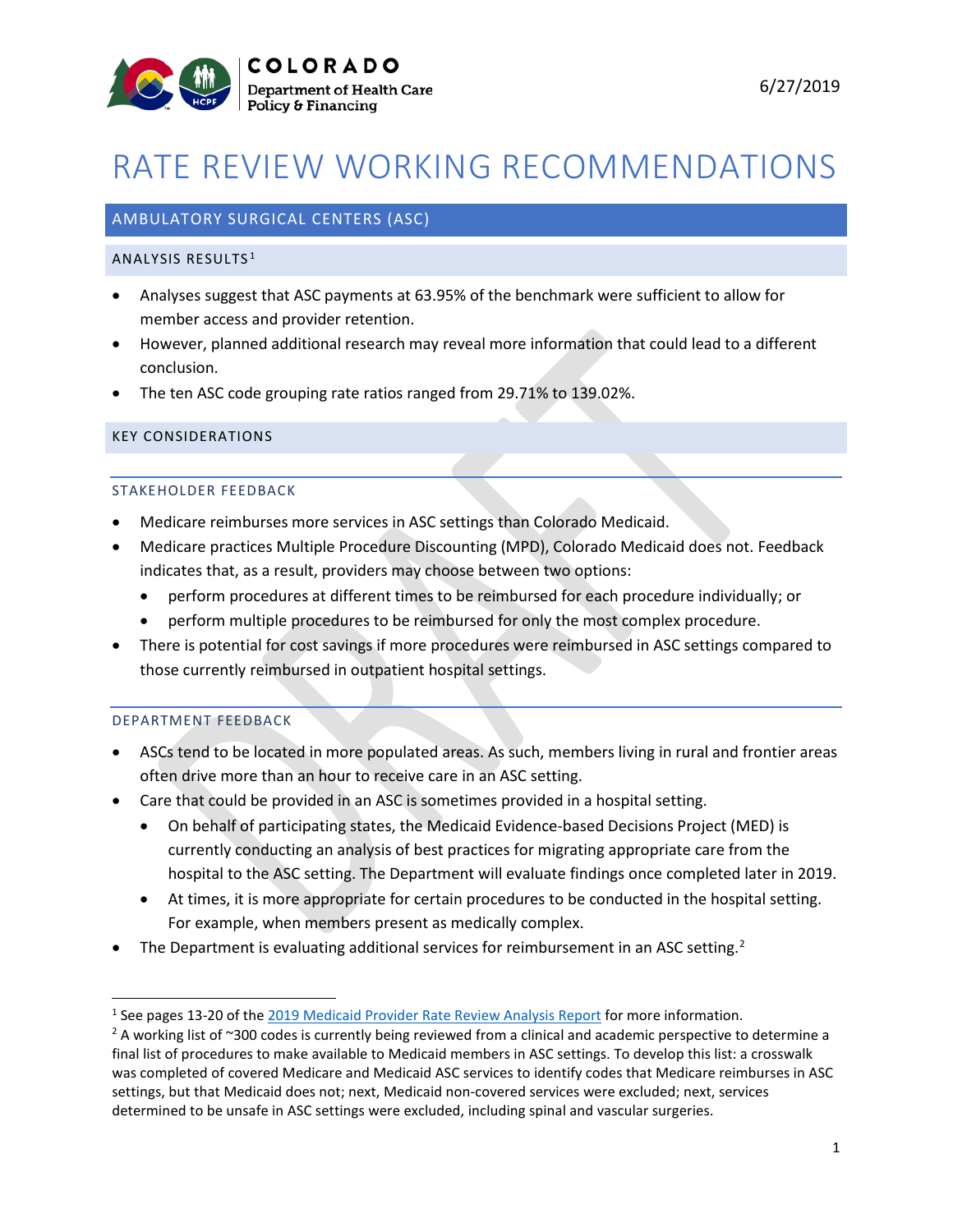

• For those codes currently open in an ASC setting, the Department is evaluating what share of all utilization is provided in hospitals compared to ASCs.

# WORKING RECOMMENDATION(S)

- The Department recommends adding clinically appropriate procedure codes to the list of services that can be reimbursed in an ASC setting.
- The Department recommends eliminating the ASC grouper reimbursement methodology in favor of setting individual procedure rates.
- The Department recommends, once complete:
	- re-evaluating each service rate relative to the benchmark; and
	- evaluating individual services that are identified to be below 80% and above 100% of the benchmark to identify services that would benefit from an immediate rate change.  $3$
- The Department recommends evaluating the potential for creating a Multiple Procedure Discounting reimbursement methodology.
- The Department recommends additional evaluation of whether costs can be offset by incentivizing migration of appropriate procedures from the hospital to the ASC setting.

# FEE-FOR-SERVICE (FFS) BEHAVIORAL HEALTH SERVICES

#### ANALYSIS RESULTS [4](#page-1-1)

- Analyses suggest that FFS behavioral health service payments at 94.67% of the benchmark were sufficient to allow for member access and provider retention.
- Individual FFS behavioral health service rate ratios ranged from 22.71% to 231.23%.

# KEY CONSIDERATIONS

#### STAKEHOLDER FEEDBACK

• The Department did not receive stakeholder feedback for FFS behavioral health services.

# DEPARTMENT FEEDBACK

• Regional Accountable Entities (RAEs) are the primary access point for behavioral health services. Each RAE negotiates provider reimbursement rates.

<span id="page-1-0"></span><sup>&</sup>lt;sup>3</sup> This recommendation will allow the Department to adjust rates so that the deviation from the benchmark, and the methodology used to set said rates, is reasonably consistent across services. The Department will conduct additional analysis to ensure rebalancing would not disproportionately, and adversely, impact individual providers in a manner that would affect member access and provider retention.

<span id="page-1-1"></span><sup>4</sup> See pages 21-26 of the [2019 Medicaid Provider Rate Review Analysis Report](https://www.colorado.gov/pacific/sites/default/files/2019%20Medicaid%20Provider%20Rate%20Review%20Analysis%20Report-v2.pdf) for more information.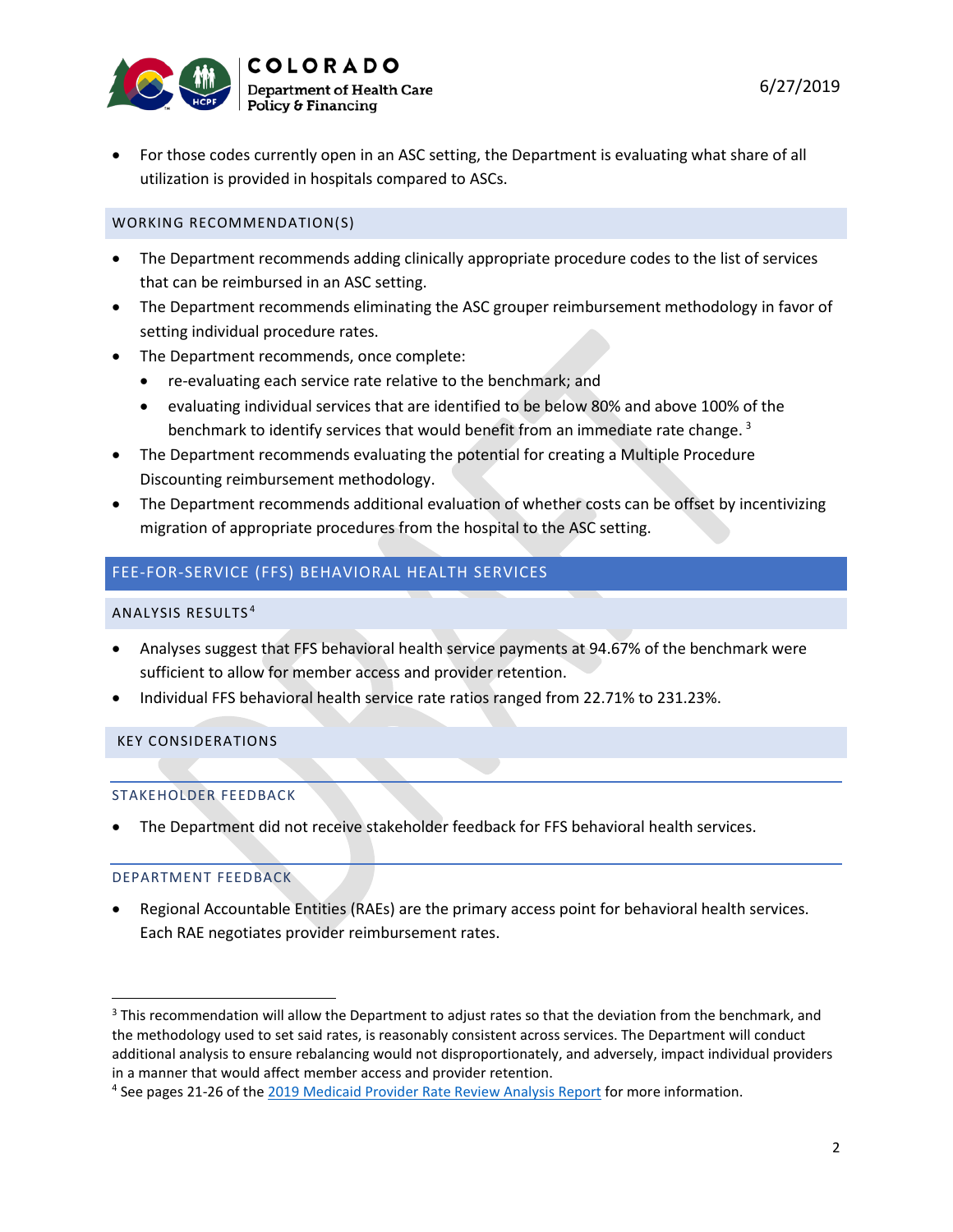

- FFS behavioral health services are only billed when a member who needs that service has a diagnosis that is not covered by the RAEs.
- FFS behavioral health rates are generally lower than RAE rates.<sup>[5](#page-2-0)</sup>
- Subsequent to the period of review, the Department took independent action to increase the rate for code 90792, Psychiatric Diagnostic Evaluation with Medical Services, to 100% of the national Medicare non-facility rate.

• The Department recommends evaluating individual services that were identified to be below 80% and above 100% of the benchmark to identify services that would benefit from an immediate rate change.<sup>3</sup>

# RESIDENTIAL CHILD CARE FACILITIES (RCCFS)

#### ANALYSIS RESULTS [6](#page-2-1)

- Analyses are inconclusive to determine if RCCF payments at 68.55% of the benchmark were sufficient to allow for member access and provider retention.
- RCCF individual rate ratios ranged from 47.00% to 100.64% of the benchmark.

## KEY CONSIDERATIONS

# STAKEHOLDER FEEDBACK

- RCCF rates are not sufficient to offer competitive staff wages or retain specialized providers.
- RCCFs and PRTFs cannot operate on the same campus.

# DEPARTMENT FEEDBACK

- RCCF services are reimbursed in accordance with the behavioral health fee schedule; the Department does not pay differentially based on place of service.<sup>[7](#page-2-2)</sup>
- Rates were last set in 2006; subsequent across-the-board (ATB) rate increases have resulted in minimal increases to total reimbursement rates.
- The level of staffing and type of clinicians needed to provide services to higher acuity members in the RCCF setting often exceeds what is required when those same services are provided to members outside an RCCF setting.

<span id="page-2-0"></span> $5$  See [Appendix T](https://www.colorado.gov/pacific/sites/default/files/Appendix%20T-CMH%20Serv%20Prog%20v1_0.pdf) for a list of codes covered by the RAE behavioral health capitated program.

<span id="page-2-1"></span><sup>6</sup> See pages 27-31 of the [2019 Medicaid Provider Rate Review Analysis Report](https://www.colorado.gov/pacific/sites/default/files/2019%20Medicaid%20Provider%20Rate%20Review%20Analysis%20Report-v2.pdf) for more information.

<span id="page-2-2"></span><sup>&</sup>lt;sup>7</sup> RCCF providers are reimbursed a facility rate by the county. Counties place members into RCCFs and negotiate the facility rate with RCCF providers.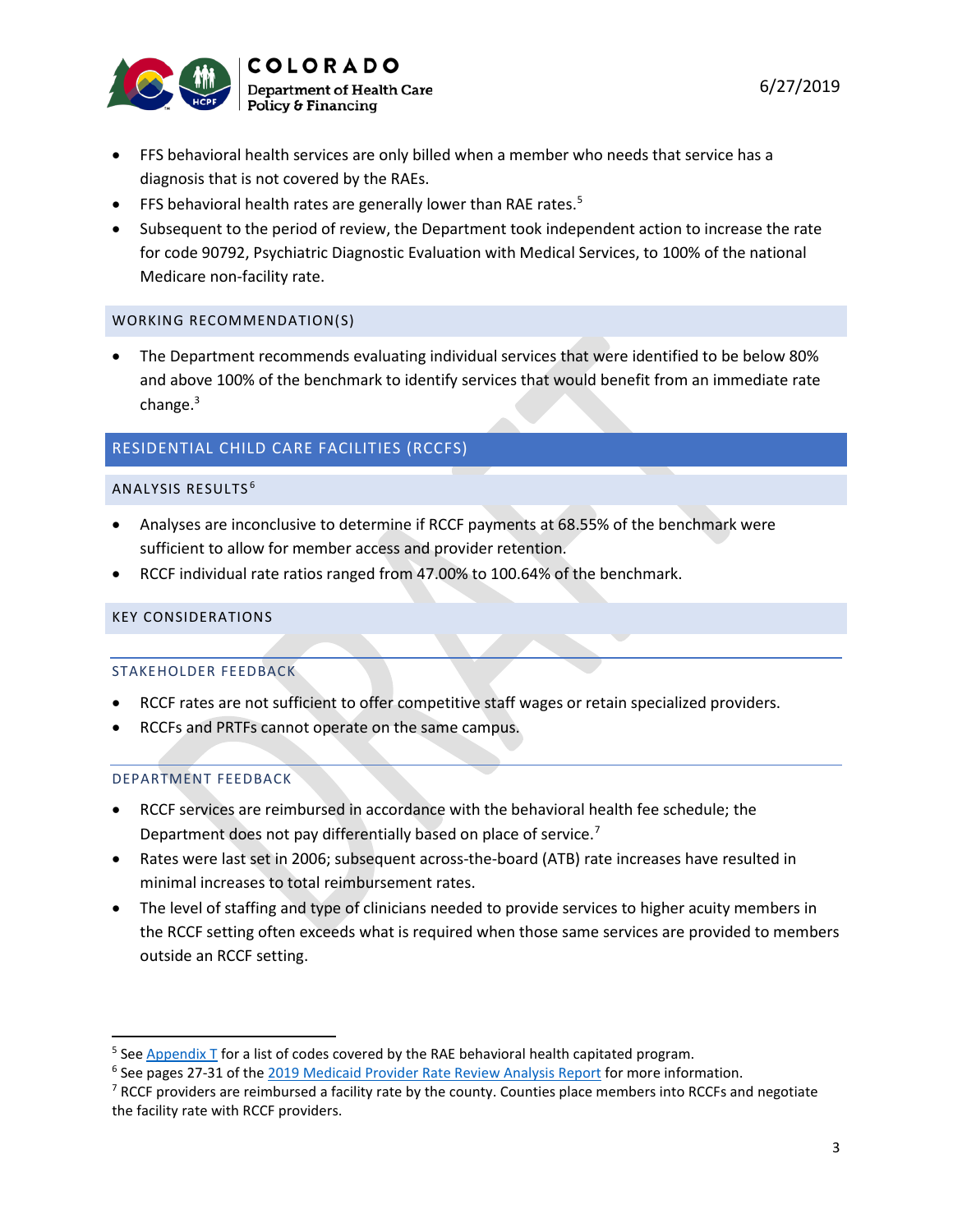

- Medication management in RCCF settings differs from medication management elsewhere. For example, there is a need for specialized psychiatric prescribers. However, there is only one rate for medication management regardless of setting.
- The totality of services provided in RCCFs should be considered when setting rates given they provide services for higher complexity cases and have expanded their scope of practice to care for children needing 24-hour medical services.
- The state has a strong focus on prevention of out-of-home placement; which may mitigate the number of needed RCCF placements. For example:
	- The Family Services Improvement and Innovation  $Act^8$  $Act^8$  enabled states to operate a coordinated program of family preservation and community-based family support services designed to help families alleviate crises and maintain the safety of children in their own homes.
	- A Colorado Title IV-E Waiver Demonstration Project<sup>[9](#page-3-1)</sup> coordinated through the Colorado Department of Human Services and scheduled to sunset in September 2019<sup>[10](#page-3-2)</sup> enabled child welfare agencies to use block allocation funding to prevent foster care entry, increase permanency, prevent short stays in placement, and reduce/prevent placement reentry.
- The federal Family First Preservation Services Act<sup>[11](#page-3-3)</sup> passed on February 9, 2019, creating the Qualified Residential Treatment Program (QRTP) starting October 1, 2019. QRTPs must meet federal requirements including 24-hour access to medical care.
	- It is unknown how the QRTP certification will affect access to care; however, the Department anticipates that most RCCFs will seek QRTP certification, which may impact access.

- The Department recommends evaluating a way to differentiate payments for RCCFs from other FFS behavioral health services.
- The Department recommends a joint RCCF and PRTF rate setting project using Department best practices for incentivizing proper use of each facility type.<sup>[12,](#page-3-4)[13](#page-3-5)</sup>

6/27/2019

<span id="page-3-0"></span><sup>&</sup>lt;sup>8</sup> [P.L.112-34;](https://www.congress.gov/112/plaws/publ34/PLAW-112publ34.pdf) reauthorized the Promoting Safe and Stable Families and Child Welfare Services program through FY 2016.

<span id="page-3-1"></span><sup>9</sup> For more information, visit [https://www.acf.hhs.gov/sites/default/files/cb/compiled\\_profiles.pdf,](https://www.acf.hhs.gov/sites/default/files/cb/compiled_profiles.pdf) p.20-25

<span id="page-3-3"></span><span id="page-3-2"></span><sup>&</sup>lt;sup>10</sup> These funds will be replaced by funding through the federal Family First Preservation Services Act (see footnote below); it is unclear at this time whether certain demonstration activities and associated funding will continue.  $<sup>11</sup>H.R.253$ ; aims to prevent children from entering foster care by allowing federal reimbursement for mental health</sup> services, substance use treatment, and in-home parenting skills training. It also seeks to improve the well-being of children already in foster care by incentivizing states to reduce placement of children in congregate care. <sup>12</sup> Please see the **Establishing Provider Payment Rates and Methodologies Fact Sheet for more information** 

<span id="page-3-4"></span>regarding the difference between the Department rate setting and rate review processes.

<span id="page-3-5"></span> $13$  When conducting this project, the Department will also consider QRTP as a new facility type and statewide initiatives to keep children in the home and community, as appropriate.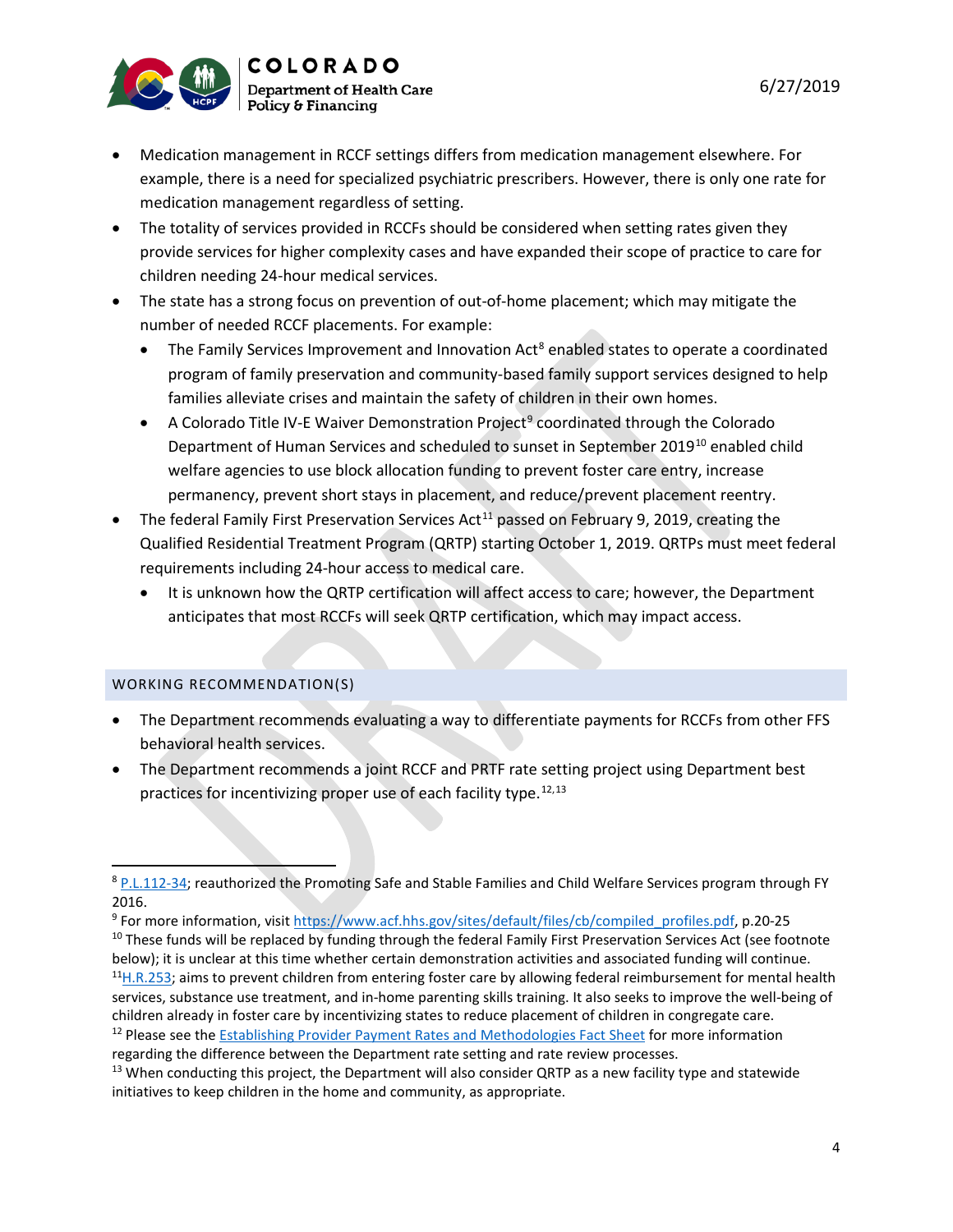

• The Department recommends evaluating the regulatory requirements regarding co-location of RCCFs and PRTFs on the same campus to better understand factors impacting service delivery.

# PSYCHIATRIC RESIDENTIAL TREATMENT FACILITIES (PRTFS)

#### ANALYSIS RESULTS [14](#page-4-0)

• Analyses were inconclusive to determine if PRTF payments at 114.36% of the benchmark were sufficient to allow for member access and provider retention.

#### KEY CONSIDERATIONS

#### STAKEHOLDER FEEDBACK

The PRTF per diem rate is not sufficient to cover operational costs.

#### DEPARTMENT FEEDBACK

- PRTFs treat high acuity individuals who need 24-hour medical services.
- There are five facilities that are licensed as both PRTFs and RCCFs in the state of Colorado; however, only one of those campuses provides services for Medicaid members due to a variety of regulatory requirements and market factors.
- The Department is conducting further analysis to quantify the extent to which reimbursement of services in RCCF settings differs from the PRTF per diem rate.
- Additional research is needed to fully understand why utilization of PRTFs is low. The Department is performing ongoing PRTF analyses in alignment with the implementation of federal regulations.
- The state has a strong focus on prevention of out-of-home placement, which may mitigate the number of PRTF placements. *See RCCF Key Considerations section above for examples*.
- The federal Family First Preservation Services Act<sup>11</sup> passed on February 9, 2019, creating the Qualified Residential Treatment Program (QRTP) starting October 1, 2019. QRTPs must meet federal requirements including 24-hour access to medical care.
	- It is unknown how the QRTP certification will affect access to care; however, the Department anticipates that most RCCFs will seek QRTP certification, which may impact access.

# WORKING RECOMMENDATION(S)

• The Department recommends a joint RCCF and PRTF rate setting project using Department best practices for incentivizing appropriate placement in each facility type.<sup>12,13</sup>

<span id="page-4-0"></span><sup>&</sup>lt;sup>14</sup> See pages 32-33 of th[e 2019 Medicaid Provider Rate Review Analysis Report](https://www.colorado.gov/pacific/sites/default/files/2019%20Medicaid%20Provider%20Rate%20Review%20Analysis%20Report-v2.pdf) for more information.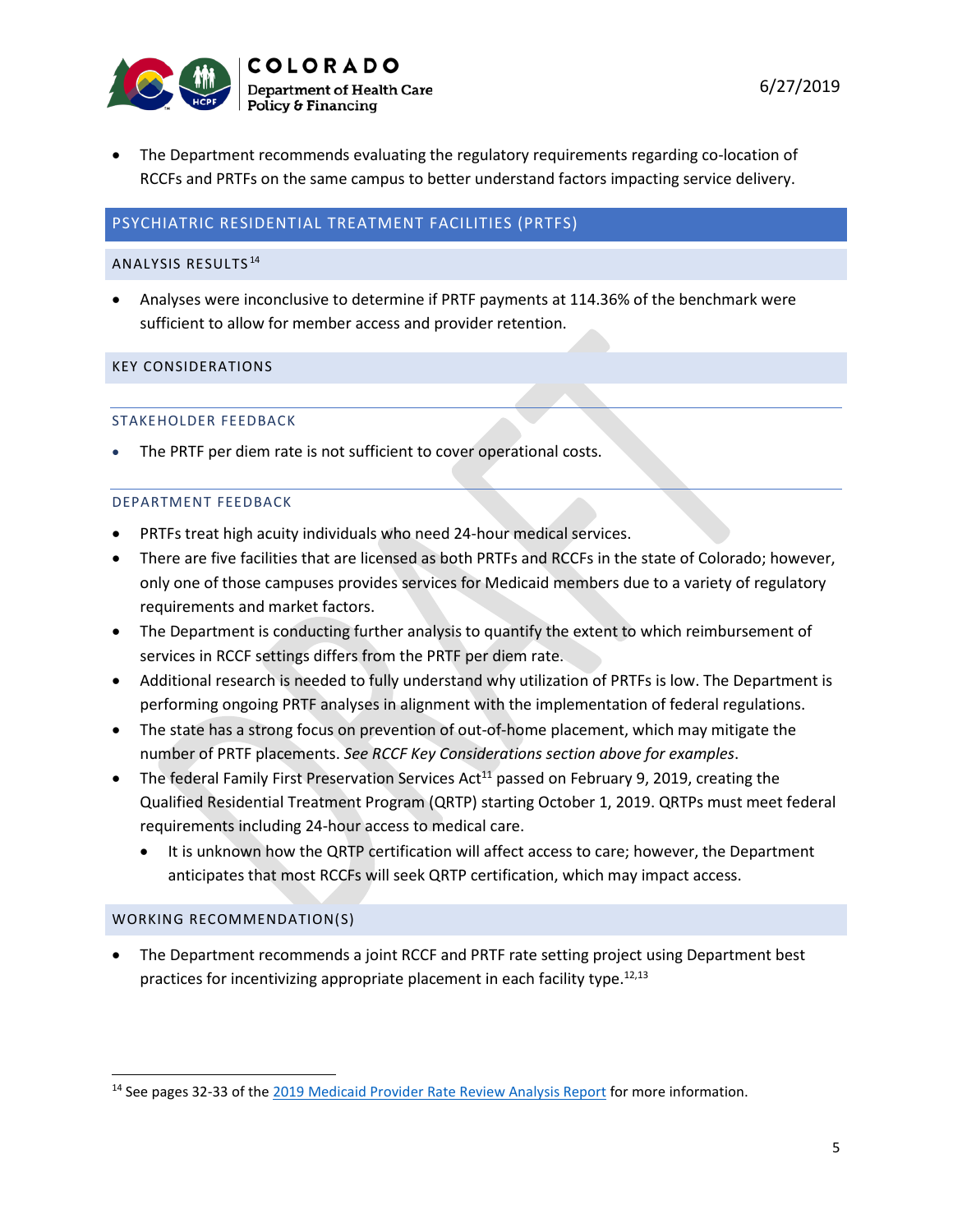

# SPECIAL CONNECTIONS PROGRAM SERVICES

## ANALYSIS RESULTS [15](#page-5-0)

- Analyses were inconclusive to determine if Special Connections payments between 9.78% and 630.72% of the benchmark were sufficient to allow for member access to provider retention.
- The per diem rate of \$192.10 specific to the Special Connections Program is at 114.54% of the benchmark.

# KEY CONSIDERATIONS

#### STAKEHOLDER FEEDBACK

- Although the per diem rate of \$192.10 is at 114.54% of the benchmark, it is still too low to cover daily facility costs.
- There are only 56 beds available statewide for various programs across multiple payors; these are not limited to Special Connections Program participants.
	- Providers consider medical complexity and associated need of child care and whether additional beds will be taken up by dependent children when determining enrollment of Special Connections participants compared to non-Special Connections participants.

# DEPARTMENT FEEDBACK

- The Office of Behavioral Health (OBH) is increasing room and board rates from \$90 to \$210 per diem starting July 1, 2019.<sup>[16](#page-5-1)</sup>
	- There is no additional room and board rate for dependent children accompanying mothers in the program; however, the Family First Prevention Services Act could provide this for members who have child welfare involvement at \$54 per diem for the child's costs.
- Increases to the total reimbursement for Special Connections may provide participants with improved placement options.
- Claims re-billing is planned in the next two months; this claims data is needed to project cost of rate changes and further inform access analysis.
- OBH does not have a mandatory, formal process for documenting the following Special Connections program information:
	- success and attrition rates;
	- waitlist data for members seeking care; and

<span id="page-5-0"></span><sup>&</sup>lt;sup>15</sup> See pages 34-37 of th[e 2019 Medicaid Provider Rate Review Analysis Report](https://www.colorado.gov/pacific/sites/default/files/2019%20Medicaid%20Provider%20Rate%20Review%20Analysis%20Report-v2.pdf) for more information.

<span id="page-5-1"></span><sup>&</sup>lt;sup>16</sup> While this will affect reimbursement, the increase to room and board reimbursement will not change the data or conclusions from the rate comparison analysis since this payment was not included in the Department's analysis.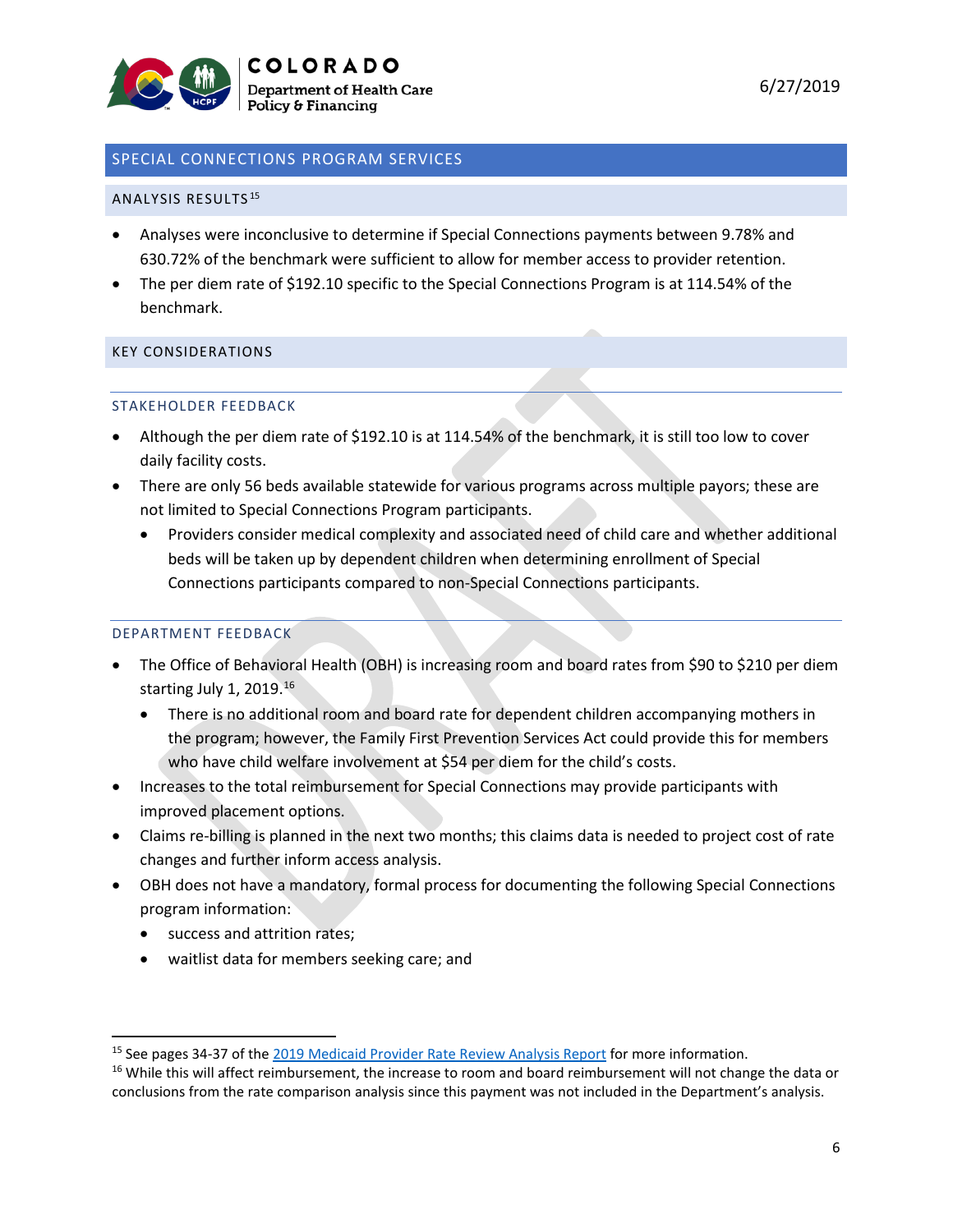

- $\bullet$  a consistent definition for what is considered successful completion.<sup>[17](#page-6-0)</sup>
- OBH is working to improve data collection efforts, including the implementation of the [COMPASS](https://www.colorado.gov/pacific/cdhs/colorado-compass)  [project.](https://www.colorado.gov/pacific/cdhs/colorado-compass) The Department will follow-up with OBH periodically to ensure data is shared as available, as this information is necessary to further inform Department Special Connections initiatives.
- Other legislation that will impact access for pregnant and parenting mothers:
	- [HB19-1193](https://leg.colorado.gov/bills/hb19-1193) will expand the eligibility period for Special Connections to include post-natal members.
	- [SB19-228](https://leg.colorado.gov/bills/sb19-228) will further integrate SUD treatment and OB/GYN services (e.g., employing OB/GYN providers in SUD treatment centers and SUD treatment professionals in OB/GYN settings).

- The Department recommends further evaluating whether initiating a rate setting project would be beneficial.
- The Department recommends conducting a provider survey to augment the lack of data currently available and to identify areas for impacting program improvement.
- The Department recommends further aligning with and supporting OBH efforts to increase data availability, consistency, and validity.

# DIALYSIS AND END-STAGE RENAL DISEASE (ESRD) SERVICES

#### ANALYSIS RESULTS [18](#page-6-1)

- Analyses suggest that dialysis and ESRD service payments at 83.22% of the benchmark were sufficient to allow for member access and provider retention.
- Dialysis and ESRD regional facility rate ratios ranged from 73.46% to 90.02%.

# KEY CONSIDERATIONS

#### STAKEHOLDER FEEDBACK

• The Department did not receive stakeholder feedback specific to dialysis and ESRD services.

#### DEPARTMENT FEEDBACK

• Most Medicaid members with ESRD become eligible for Medicare ~90 days after beginning facilitybased dialysis treatment. [19](#page-6-2)

<span id="page-6-0"></span> $17$ For instance, OBH has indicated that there is a provider practice that views successful completion as completion of certain curriculum that results in the member being discharged to a lower level of care or back into the community.

<span id="page-6-1"></span><sup>&</sup>lt;sup>18</sup> See pages 38-44 of th[e 2019 Medicaid Provider Rate Review Analysis Report](https://www.colorado.gov/pacific/sites/default/files/2019%20Medicaid%20Provider%20Rate%20Review%20Analysis%20Report-v2.pdf) for more information.

<span id="page-6-2"></span> $19$  ESRD patients are eligible for Medicare the first day of the fourth month of facility-based treatment.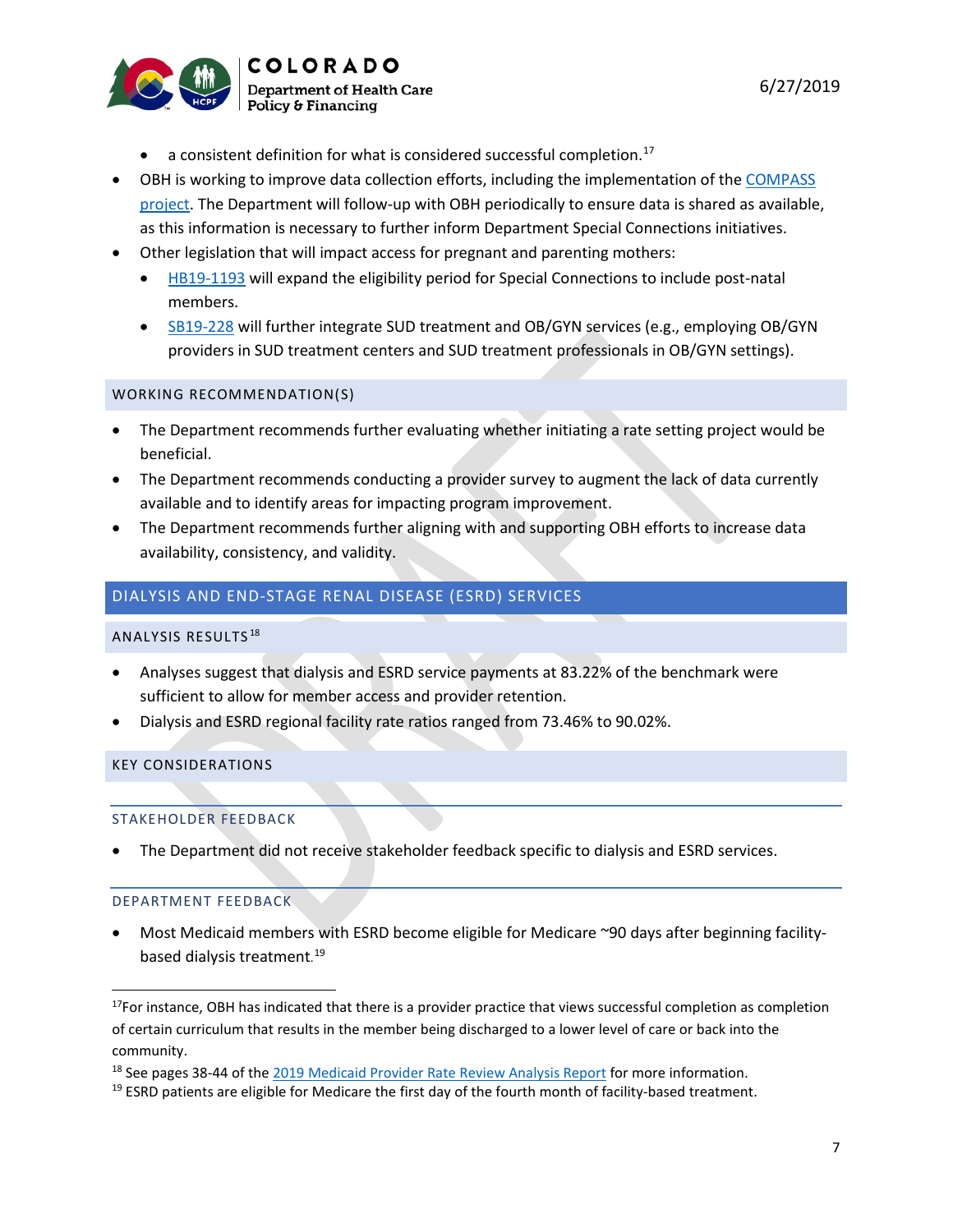

- Medicaid members with ESRD who receive an in-home dialysis training become eligible for Medicare on the day of that training or the first day of in-home treatment, whichever is first (e.g. they don't have to wait ~90 days).
	- Code 98089, Dialysis Training, is currently being billed so infrequently that the Department had to block the number of claims in the report for PHI reasons.<sup>[20](#page-7-0)</sup>
- In-home dialysis is preferable care for certain members. Several clinical and academic studies have highlighted the health, social, and economic benefits of in-home dialysis.
- Continuous Ambulatory Peritoneal Dialysis (CAPD) and Continuous Cycling Peritoneal Dialysis (CCPD) are two types of in-home dialysis. Medicare accounts for each day (seven per week) a patient receives CAPD or CCPD and then applies a unit conversion calculation to arrive at the number of days (three) per week that patient would have visited a clinic, were they receiving hemodialysis in a facility setting. Medicare then reimburses providers an equivalent rate. Medicaid does not currently apply a similar unit conversion calculation; it appears that Medicaid reimburses the same rate for each *day* a patient receives CAPD or CCPD as it does for each *visit* to a dialysis facility (e.g. Medicaid pays more for in-home dialysis).

- The Department recommends evaluating factors that impact utilization of in-home dialysis, including Medicare enrollment, and how to improve access to in-home dialysis options where appropriate.
- The Department recommends evaluating the potential to implement changes to reimbursement for in-home Continuous Ambulatory Peritoneal Dialysis and Continuous Cycling Peritoneal Dialysis services, to align more closely with the Medicare payment methodology.

# DURABLE MEDICAL EQUIPMENT (DME)

ANALYSIS RESULTS [21](#page-7-1)

- Analyses suggest that DME payments at 100.75% of the benchmark for rates not subject to federal Upper Payment Limit (UPL) were sufficient to allow for member access and provider retention. <sup>[22](#page-7-2)</sup>
- Current data suggest that DME rates subject to UPL are sufficient for member access and provider retention, however, future claims data may reveal a trend over time that could lead to a different conclusion.

6/27/2019

<span id="page-7-0"></span><sup>&</sup>lt;sup>20</sup> The Department is evaluating at which point these patients become eligible for Medicare; Medicare may be paying initial training costs once it becomes the primary payer.

<span id="page-7-1"></span><sup>&</sup>lt;sup>21</sup> See pages 45-52 of th[e 2019 Medicaid Provider Rate Review Analysis Report](https://www.colorado.gov/pacific/sites/default/files/2019%20Medicaid%20Provider%20Rate%20Review%20Analysis%20Report-v2.pdf) for more information.

<span id="page-7-2"></span><sup>&</sup>lt;sup>22</sup> [The Consolidated Appropriations Act of 2016](https://www.congress.gov/bill/114th-congress/house-bill/2029/text) requires Colorado Medicaid to reimburse certain DME codes at no greater than 100% of the Medicare rate if those codes were covered by both Medicare and Medicaid in the previous fiscal year. DME codes subject to the limit do not include orthotics, prosthetics, and disposable supply codes. States can set rates above the UPL (e.g., above 100% of the Medicare rate) but must use state-only funds; this limits the State's ability to increase rates. For a list of DME UPL codes, see the [DME UPL fee schedule](https://www.colorado.gov/pacific/hcpf/provider-rates-fee-schedule) on the Department website.